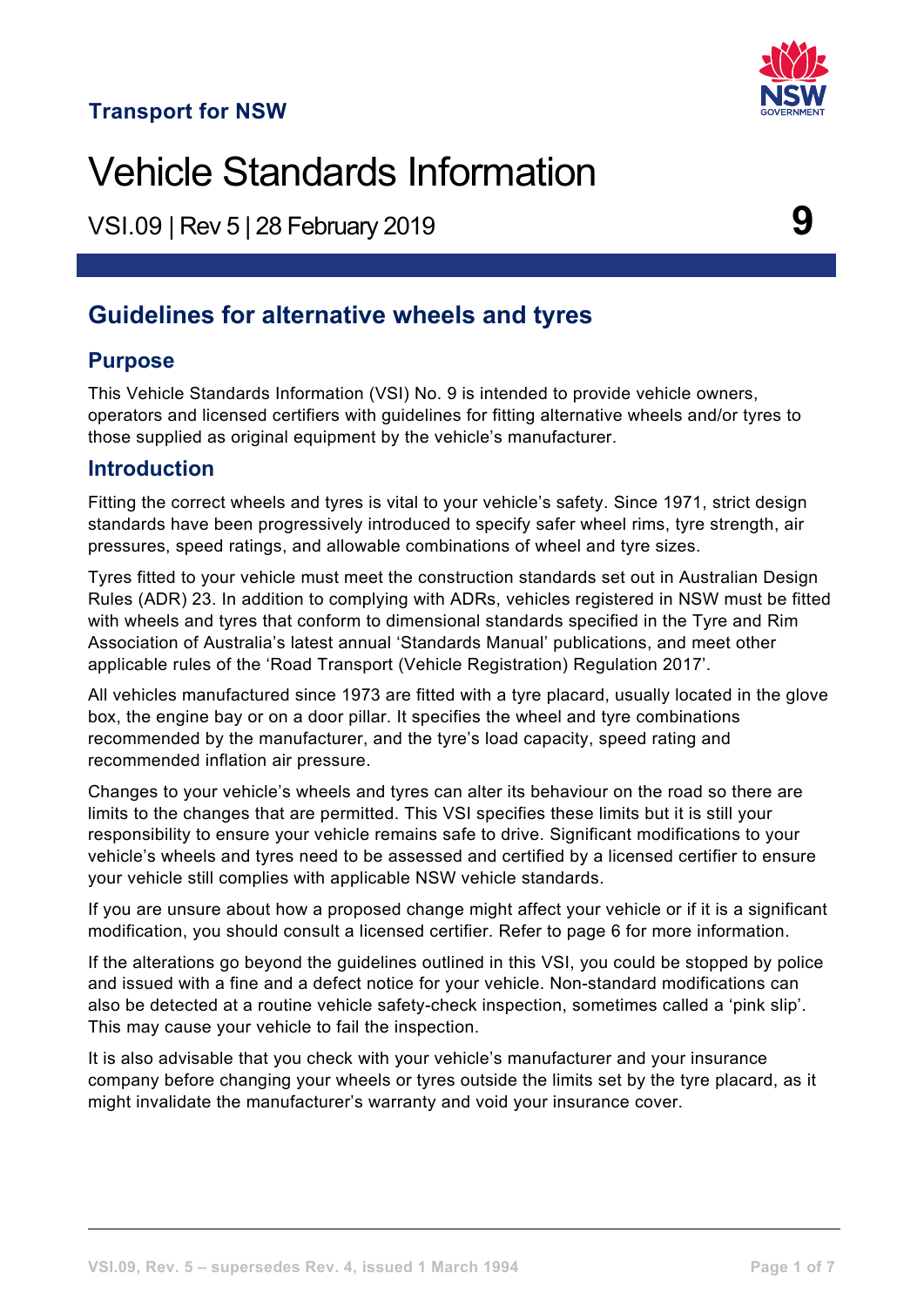## **Wheels**

#### **Requirements for alternative wheels**

When alternative wheels and tyres are fitted to a vehicle, the following requirements must be met:

- You must not fit wheels with rim widths less than the minimum width fitted by the vehicle manufacturer for the particular model
- The alternative wheel must not increase wheel track of passenger cars (or derivatives) by more than 25mm beyond the maximum specified by the vehicle manufacturer. The wheel track of off-road four wheel drive vehicles and good vehicles (MC, NA, or NB ADR category) must not be increased by more than 50mm beyond the maximum specified by the vehicle manufacturer for the particular model.
- Where non-original axle or suspension components are fitted, the wheel offset in relation to the axle or stub axle assembly used shall not be increased by more than 12.5mm each side of the vehicle based on the specifications for the axle components.
- The wheel and tyre must be contained within the bodywork or mudguards, including any flares, when the wheels are aligned straight. The wheel and tyre must not contact any part of the body or suspension under all operating conditions, including when the front wheels are steered to full lock with the suspension fully compressed.
- All wheels fitted to an axle must be of the same construction, diameter, offset, width and mounting configuration, except for spare wheels used in an emergency situation. The wheel must not prevent the wheel nuts from fully engaging their studs.
- The wheel rim must not have a circumferential weld other than that which attaches the rim to the wheel centre.
- The wheel must be designed for the particular hub/axle in respect to bolt pitch circle diameter and wheel nut tapers. Wheels with slotted stud holes must not be used.
- Speedometer accuracy must be maintained and adjusted where necessary.
- Wheel spacers or adaptors must not be used for wheel conversions between the wheel mounting face and the wheels unless fitted as original equipment by the vehicle manufacturer.

Some modifications may require certification by a licensed certifier to ensure your vehicle still complies with applicable NSW vehicle standards. Refer to page 6 for more information.

#### **Vehicles with diagonally split brake systems**

Except where the original manufacturer allows, front and rear wheel widths must be the same. The front wheel offset and front wheel track must remain as original.

#### **Wheel track and wheel offset**

- Wheel track is the distance between wheels on the same axle, measured between the rim centrelines. Usually, a vehicle's front and rear wheel tracks are different.
- Wheel offset is the distance between the centreline of the wheel and the hub mounting surface.
- If you fit wider wheels you will probably increase the wheel track, and this is usually associated with a change in wheel offset, increasing the loads on bearings, axles, suspension joints and steering tie rods.
- Wheel offset must not exceed the limits set by the vehicle manufacturer.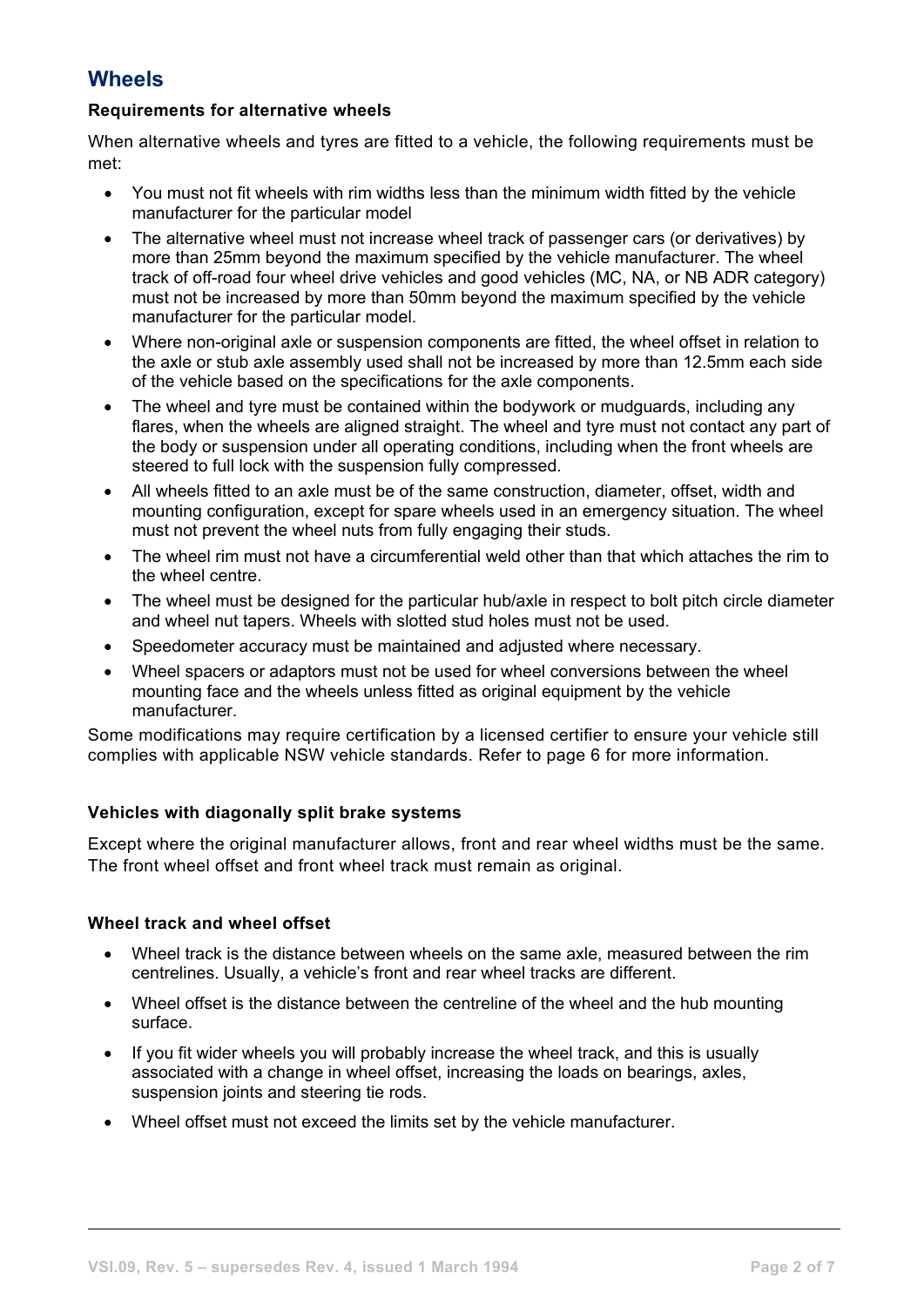#### **FIGURE 1: WHEELTRACK AND WHEEL OFFSET**



W1: Wheeltrack with standard wheels W2: Wheeltrack with wider wheels fitted



In this example, the change in offset is  $S' + R'$ 

### **Tyres**

Never mix tyre types or sizes on an axle, unless when using an emergency spare tyre. Never mix radial tyres (where the cord plies are arranged  $90^\circ$  to the direction of travel) with cross-ply tyres (where the cord plies are arranged in a criss-cross pattern) on one axle. If you have only two radial tyres, they must be fitted to the rear wheels.

All road tyres must have tread patterns to assist with expelling moisture on the road surface so that adhesion and traction are maintained in wet conditions. However, they must not have cleats or other hard gripping devices that could damage road surfaces.

Some tyres have directional tread patterns. They have arrows on the side walls showing the direction they are designed to rotate and the tread patterns generally form a 'v' point shape. Directional tyres can be swapped between the front and rear axles, but on one side only.

Some tyres have symmetrical tread patterns. They have the same patterns on both the outer and inner tread. These tyres can be fitted in any direction and can be swapped to either side of the front and rear axles.

Some tyres have asymmetrical tread patterns. They have different patterns on the outer and inner tread. The outer tread usually has larger grooves for better water dispersion and increased wet handling while the inner tread usually has smaller grooves to increase contact area and improve grip. These tyres can be fitted in any direction, and can be swapped to any sides of the front and rear axles, but the tyre side walls marked 'Outside' must always face outwards.

Ensure you check the manufacturer's directions on using the tyres fitted to your vehicle correctly. Any damaged tyre including the spare tyre should be repaired or replaced immediately.

If you require more technical information about your tyres refer to the Tyre and Rim Association of Australia's latest annual 'Standards Manual' publications.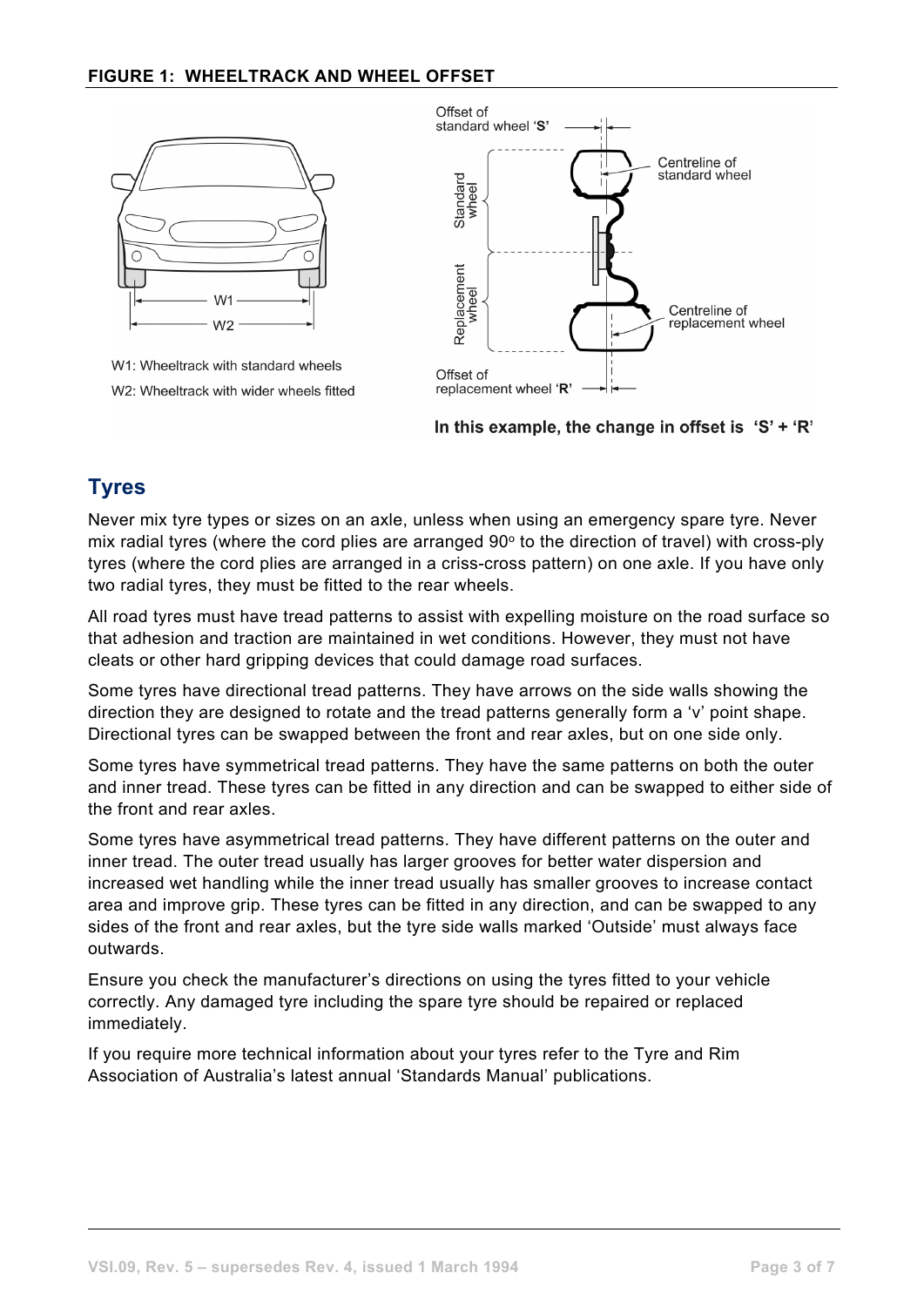# **Tyre load rating**

All replacement tyres must have a load rating equal to or higher than the rating of the original tyres fitted by the vehicle manufacturer. This information is available from the tyre placard or the vehicle manufacturer.

The tyres themselves must have the following markings where applicable to the type of tyre:

- Manufacturer's name or mark
- Tyre designation, for example "P" for passenger car tyres
- Tyre size in combination of metric and imperial numbers, for example 205/55 R16, refers to tyre width of 205mm, tyre height to width ratio, or aspect ratio of 55%, and rim outer diameter of 16 inches.
- Tyre construction information, for example "R" for radial-ply tyres
- Tyre speed rating symbol, for example "V" for a maximum speed up to 240km/h
- The load capacity index, for example "62" refers to a maximum mass of 265kg the tyre can carry
- The date of manufacture , for example "3015" refers to week 30 of the year 2015
- The letters "M+S", "M.S" or "M&S" for a snow tyre
- The symbol  $\angle$   $\overline{AR}$  for a winter tyre
- The word "TUBELESS" if the tyre is designed for use without an inner tube
- The word "REINFORCED" or the words "EXTRA LOAD" if the tyre is a reinforced tyre designed for heavier loads compared to a standard tyre of the same size
- The words "TEMPORARY USE ONLY" in the case of temporary use spare tyres
- A run flat symbol or the letters "SSR" if the tyre is a "run flat" or "self-supporting" tyre.
- The markings must be on both side walls in the case of symmetrical tyres, and at least on the outer side wall in the case of asymmetrical tyres. An example of basic tyre markings is shown in Figure 2.

#### **FIGURE 2: TYRE MARKING**

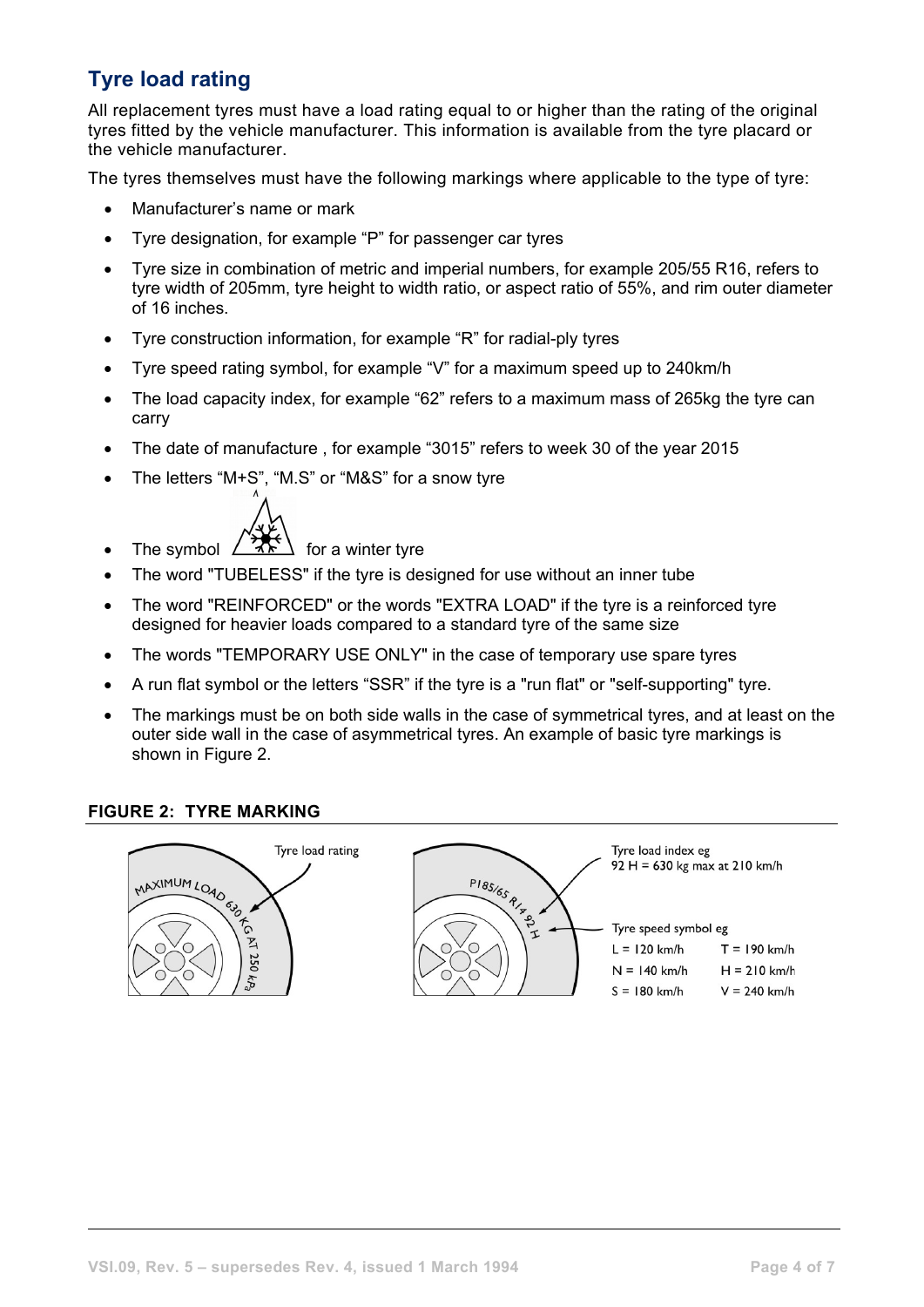## **Tyre speed ratings**

The speed rating of tyres fitted should be equal to or higher than the rating of the original tyres fitted by the vehicle manufacturer. However:

- If the speed rating of the tyres specified for your vehicle is higher than 180 km/h, you may fit tyres with a lower speed rating, but not lower than the vehicle's top speed
- If the replacement tyres fitted have a speed rating less than that shown on the vehicle's tyre placard, it is recommended that a warning label be affixed to the vehicle as shown in Figure 3. Usually, the tyre dealer attaches the label.



**FIGURE 3: WARNING LABEL**

The label should be:

- At least 40 mm x 40 mm in size, made of durable material, with not less than 2 mm high black lettering on an orange coloured background
- Located in an area conspicuous to the driver. This is usually on the inside of the windscreen, outside of the primary vision area. The primary vision section of the screen is the area the driver normally looks through when driving the vehicle.

### **Retreaded tyres**

The Road Transport (Vehicle Registration) Regulation 2017 requires all retreaded tyres fitted to vehicles to comply with the provisions of the applicable Australian Standard. Tyres retreaded after 29 June 1998 must comply with the provisions of Australian Standard AS 1973-1993 "Pneumatic tyres - Passenger Car, Light Truck and Truck/Bus - Retreading and Repair Process". In accordance with this standard, the tyre must have markings specifying the identity of the retreader, the date it is retreaded, the words 'RETREAD' or 'REMOULD' as applicable, and the tyre's speed limit.

### **Regrooved tyres**

Regrooved tyres must not be fitted to a vehicle unless the tyres were constructed with an extra thickness of rubber designed for re-cutting or regrooving and are labelled accordingly on the sidewall.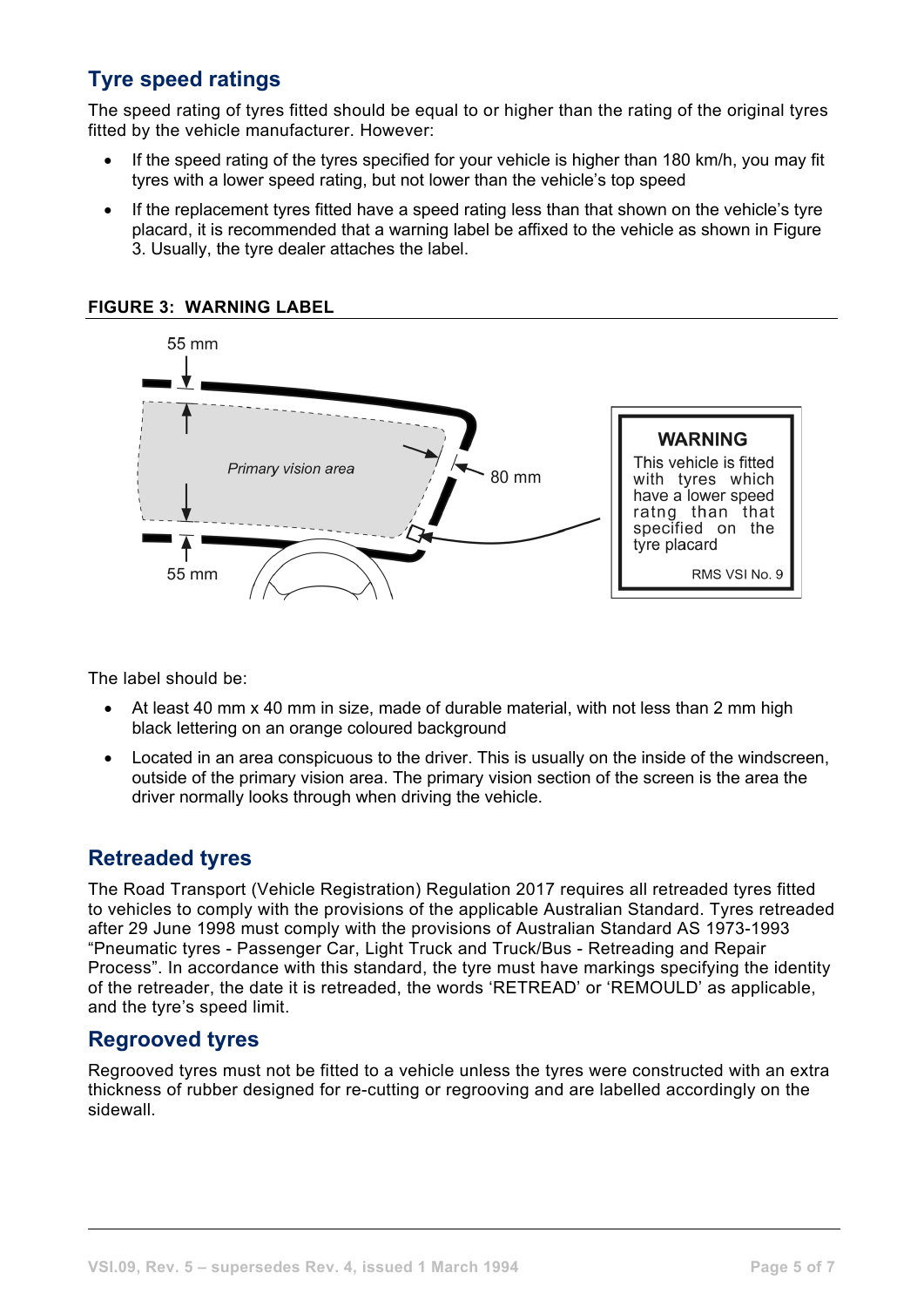## **Coloured wall tyres**

Coloured wall tyres have a coloured band on the outer walls to replicate classic vehicle looks. There are three ways to colour tyres:

#### **1. Manufactured 'coloured wall' tyres**

These tyres have a layer of coloured rubber material included in the tyre manufacturing process. Such tyres are manufactured to meet the standards and regulation applying to them, but these tyres are usually manufactured in sizes to suit classic vehicles and therefore may not suit newer and heavier vehicles. If you intend to fit your vehicle with coloured wall tyres, you must ensure the tyres are the correct size, speed and load ratings specified for the vehicle.

#### **2. Tyres with additional 'coloured wall' bands**

These additional coloured bands are commonly called 'Porta walls'. They consist of a coloured band that is attached with adhesives to the sidewall of the tyre, sometimes covering the sidewall to the bead area under the rim. If fitting bands, ensure:

- The original mandatory tyre markings are not obstructed.
- The addition of a coloured band does not reduce the tyre's integrity; for example, by interfering with the original tyre beads and causing them to lose proper seal with the rim edges.

#### **3. Tyres with sidewalls Modified for 'coloured wall' inserts or painted stripes**

These tyres are not legal in NSW. They usually have sidewalls that are ground or buffed to provide a base for coloured paint to be applied. Any grinding or buffing to parts of the tyre is a safety concern as it has the potential to induce weak spots within the tyre wall structure. These imperfections may induce cracks and splits sooner than in an unmodified tyre. Additionally, the ground/buffed tyres may no longer meet the standards and regulation applying to them when they were first manufactured due to, for example, the loss of required markings.

### **Run flat tyres**

A run flat tyre has a stronger sidewall structure and if punctured it is claimed to be able to adequately support the vehicle for a short distance, usually to a maximum speed of 80km/h. A vehicle equipped with run flat tyres must be fitted with an onboard Tyre Pressure Monitoring System (TPMS) to inform the driver if the tyre has a puncture. If a TPMS is fitted to your vehicle, ensure that you are familiar with its use and care specifications.

#### **Space saver spare wheels**

Some vehicles are supplied with a temporary-use, space-saver spare wheel. Space-saver wheels should only be used in emergency situations and for as short a distance as possible. Typically, they are rated at a maximum speed of 80km/h. When your damaged tyre is repaired or replaced, you should fit it on the vehicle immediately.

### **Significant modifications requiring certification**

Some modifications require a compliance certificate from a licensed certifier.

If you intend to modify the axle or suspension, or fit certain non-original components, a compliance certificate from a licensed certifier will be required. If the licensed certifier is satisfied that the modifications are safe for your vehicle, you will be issued with a compliance certificate. It is recommended that a copy of the compliance certificate is carried in the vehicle and presented to an authorised TfNSW Officer or NSW Police Officer on request. For information on when a compliance certificate is required (for example fitting replacement tyres that increase or decrease tyre diameter by more than 7% of the overall original tyre diameter), see VSI.06 'Light vehicle modifications', or Vehicle Standard Bulletin (VSB) No. 14 'National Code of Practice for Light Vehicle Construction and Modification'. Refer to page 7 for information on obtaining a copy. For information on finding an accredited licensed certifier on the TfNSW Vehicle Safety and Compliance Certification Scheme (VSCCS) refer to VSCCS Bulletin No. 1 'Licensed Certifiers'. Refer to page 7 to obtain a copy.